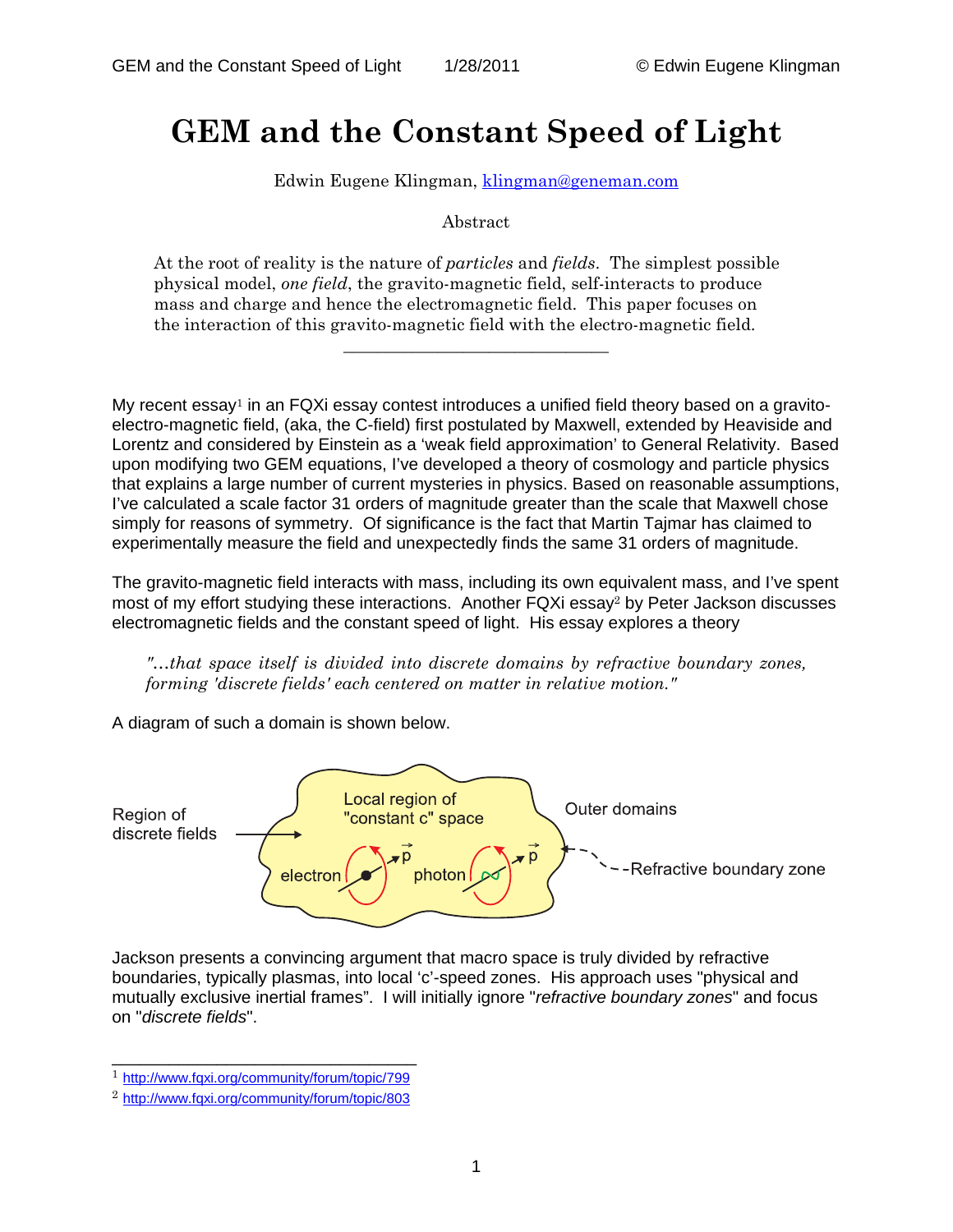Willard Mittleman thanked Peter Jackson for pointing out that existence of a preferred frame is compatible with the constant speed of light, stimulating me further. Jackson said the *Big Issue*,

*"the reason the 'ether' field was banished was to allow the special relativity solution to constancy of electromagnetic wave propagation speed with respect to all receivers. …only when we find a quantum friendly version of this allowing the constant speed of light can we have a unified field back and let physics progress."* 

## and

*the 'physical and mutually exclusive inertial frames' reconnect 'locality' with realism, lacking only a quantum connection to be complete and restore the idea of a unified field.* 

It is this *quantum connection* that I explore in this paper.

Most of the following will be derived from the Master equation and a derived equation:

$$
\vec{\nabla} \cdot \vec{G} = \vec{G} \cdot \vec{G}
$$
 Classical Field equation - continuum physics  
\n
$$
\downarrow
$$
  
\n
$$
\frac{\Delta m}{\Delta t} (\Delta x)^2 = \hbar
$$
Quantum Principle - physics of observables

and from the modified GEM equation that can be derived from the Master equation above

$$
\frac{c^2}{\kappa}(\vec{\nabla}\times\vec{C})=\frac{\vec{p}}{\mu}-\frac{d\vec{G}}{dt}.
$$

If we can ignore changes in the gravito-electric field,  $d\vec{G}/dt$ , and we suppress constants, then we write  $\vec{\nabla} \times \vec{C} = \vec{p}$ , and a change in the C-field circulation

$$
\frac{d}{dt}(\vec{\nabla}\times\vec{C}) = \frac{d\vec{p}}{dt}
$$

produces a Lenz-Law-like force that conserves linear momentum,  $\vec{p}$  , with angular momentum conservation built in via  $mvr = \hbar/2$ . C-field circulation is inextricably linked to local momentum, and the C-field dipole implied by the quantum principle locks local C-field angular momentum to linear-momentum in a *frame independent* (or perhaps a *preferred frame*) fashion, appropriate to the quantum 'constant speed of light' frame.

This is completely compatible with a 1952 remark of Einstein's:

*"The concept of space as something existing objectively and independent of things belongs to pre-scientific thought, but not so the idea of the existence of an infinite number of spaces in motion relative to each other."*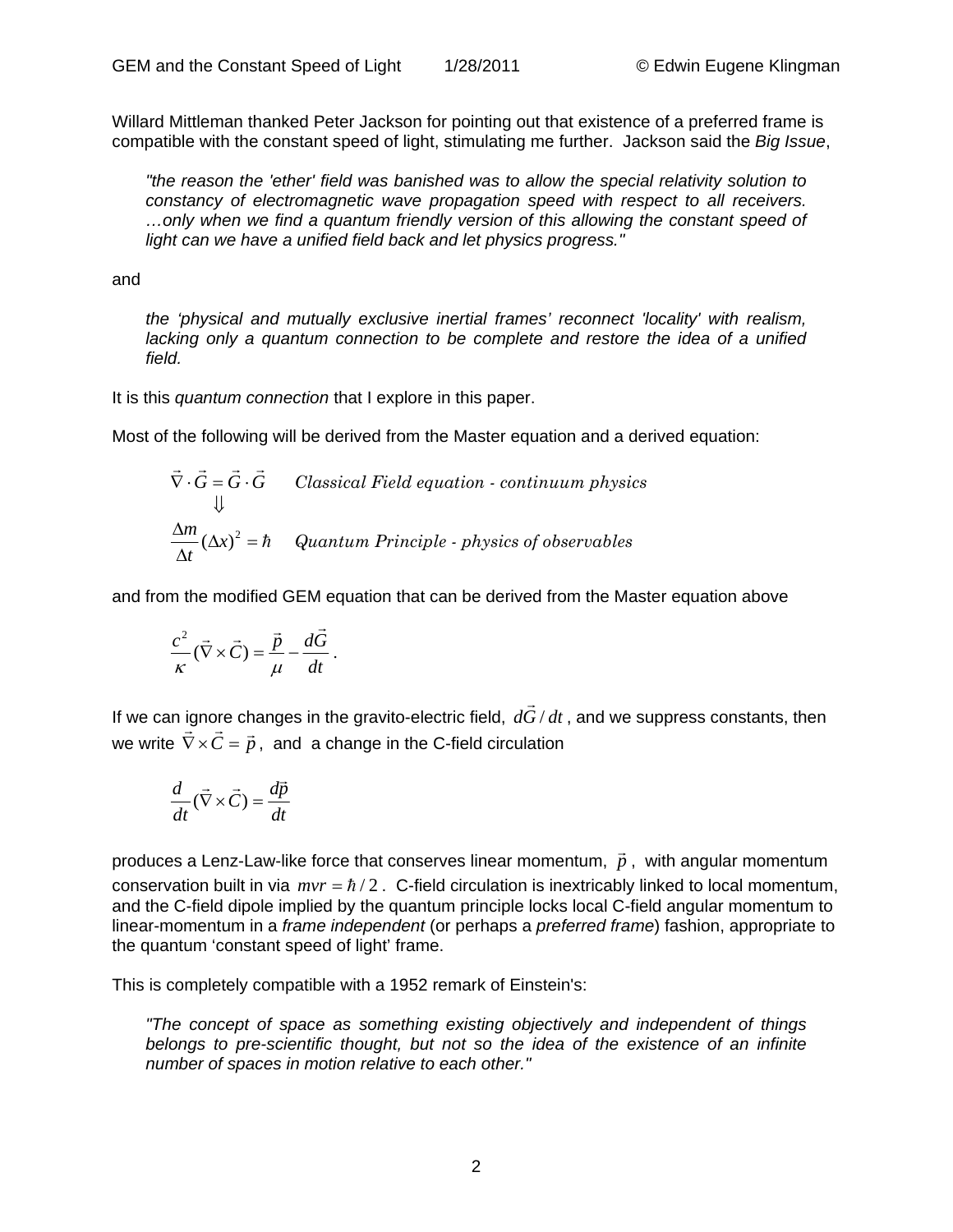According to Jackson:

*"We view Cartesian coordinates as a 'frame', and refer to inertial frame, yet Einstein referred to a body, or coordinate system rigidly connected to a body."* 

Local C-fields take the form of induced circulation 'rigidly connected to a body' with momentum. The connection is the '=' sign connecting the C-field circulation to momentum:  $\vec{\nabla} \times \vec{C} = \vec{p}$ . Momentum allows us to treat entities that have zero rest mass, such as photons. Two such entities forming 'discrete fields' each *centered on matter in relative motion are shown below*.



We now search for the desired quantum link to the *discrete fields*.

Recall that the *discrete fields* were each "*centered on matter in relative motion*" and this implies non-zero momentum. But non-zero momentum always induces a C-field circulation, so there is then always a *discrete field* centered on mass in relative motion.

At this point we wish to focus on just such a discrete field, centered on a photon, as a local entity subject to local laws of physics. Recall the relations governing a photon's energy, frequency, momentum and wavelength:



Although we've dropped a vector on the right, we know that the wavelength has the 'direction' of propagation, so we can write the wavelength as a vector

$$
\vec{p} = \frac{\hbar \vec{\lambda}}{\lambda^2} \qquad \Rightarrow \qquad \vec{\lambda} \cdot \vec{p} = \hbar
$$

If we substitute for the photon's momentum in the C-field equation

$$
\vec{\nabla} \times \vec{C} = \vec{p} \qquad \Rightarrow \qquad \vec{\nabla} \times \vec{C} = \frac{\hbar}{\lambda} \, .
$$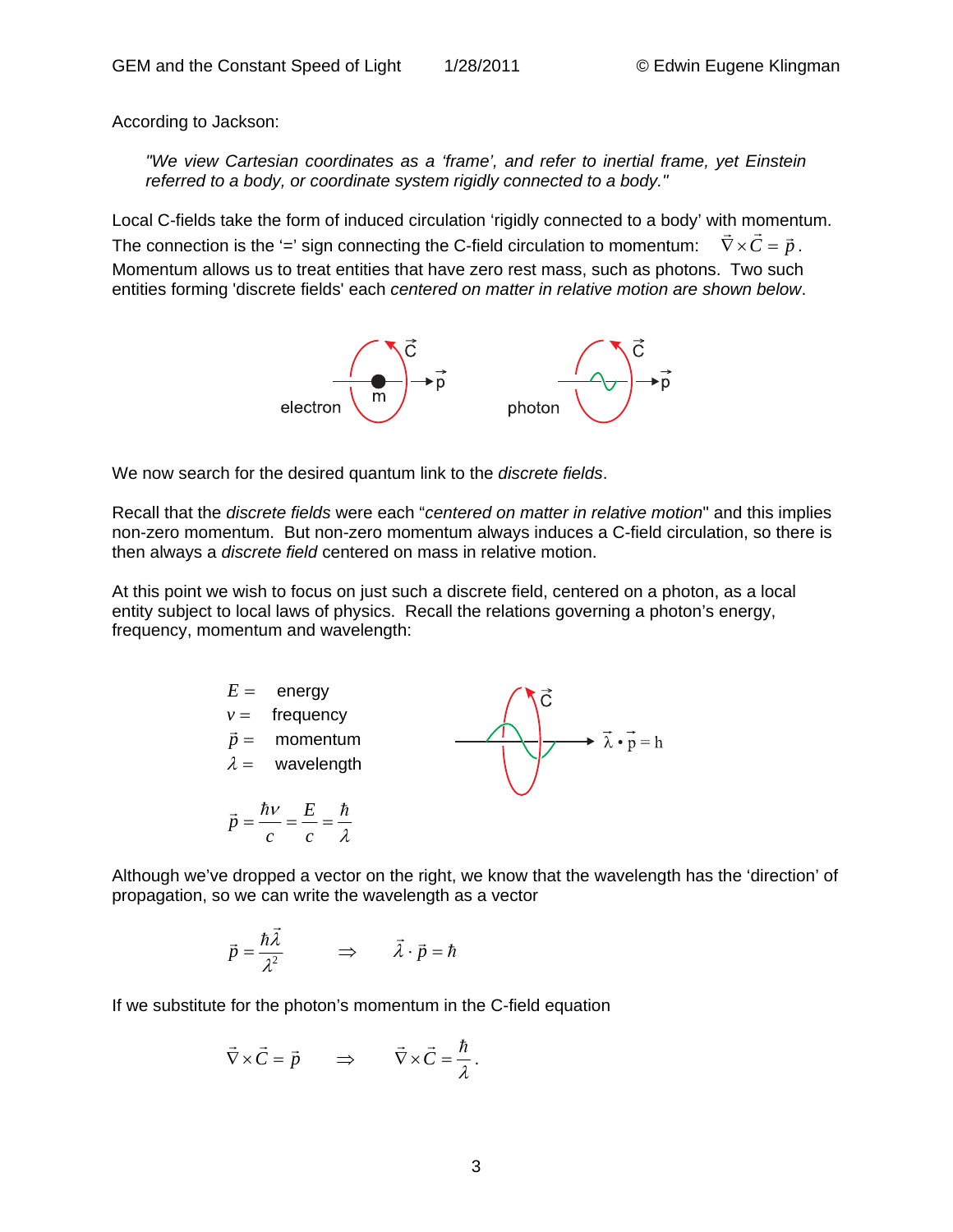This is a new linkage of the electromagnetic field to the gravito-magnetic field, connected through Planck's constant  $\hbar$ . Equivalently we use the dot product to transform the equation

$$
\vec{\lambda} \cdot \vec{p} = \hbar \qquad \Rightarrow \qquad \vec{\lambda} \cdot (\vec{\nabla} \times \vec{C}) = \hbar
$$

The product of the wavelength of the light and the circulation of the C-field is (proportional to) Planck's constant of action, so as the wavelength decreases, circulation increases, whereas when wavelength lengthens the C-field decreases. Since shorter wavelength corresponds to higher momentum, this is the expected behavior.

*A new physics equation is born*:



Thus we have the desired quantum link between the two discrete fields, the electro-magnetic field and the gravito-magnetic field. To visualize this we illustrate the C-field circulation as a cylinder of length  $\lambda$ 



This should be frame independent, and seems to answer the question:

*Does a photon move in an inertial field, or does a photon "carry its inertial field with it"?* 

The obvious answer in our theory is that a photon carries its inertial field with it.

## **Refractory boundary zones**

At this point we return to Peter Jackson's "refractory boundary zones". We begin by using John David Jackson's *Classical Electrodynamics* and recall that Gauss's Law tells us:

$$
(\vec{E}_2 - \vec{E}_1) \cdot \hat{n} = 4\pi \sigma
$$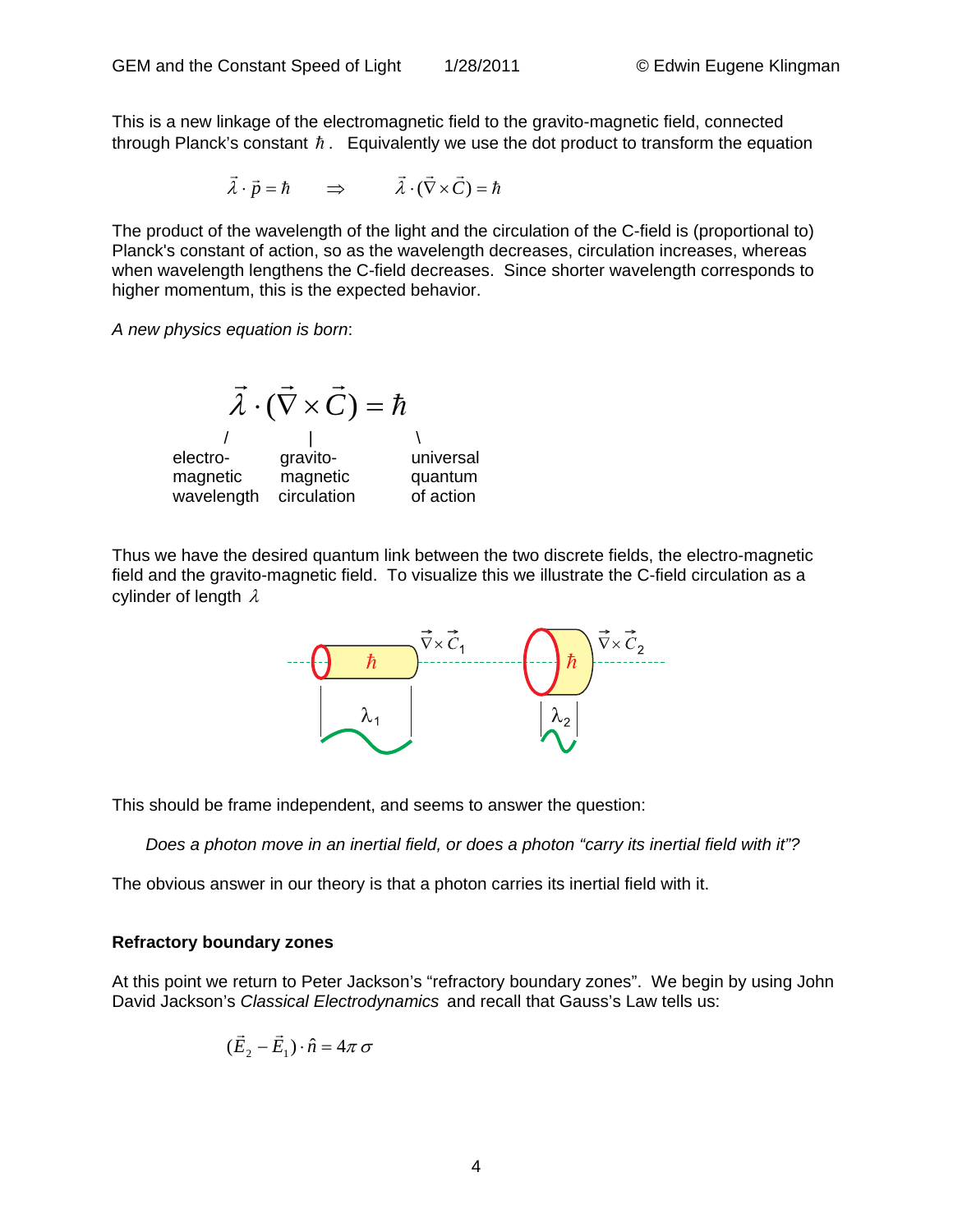The above equation is later used in several places to give induced surface charge of conductors:

$$
\vec{E}_1 = 0
$$
 (field inside conductor)

$$
\vec{E}_2 \cdot \hat{n} = -\vec{\nabla} \phi \cdot \hat{n} = -\frac{\partial \phi}{\partial n} = 4\pi \sigma
$$

$$
\sigma = -\frac{1}{4\pi} \frac{\partial \phi}{\partial n} \Big|_{r=a}
$$

In general, this means that there is a discontinuity of  $4\pi\sigma$  in the normal component of electric field in crossing a surface with a charge density  $\sigma$  (cross from 'inner' to 'outer' surface).



At this point we recall a few facts about the propagation of light in media. Begin with refraction:

The law of refraction  $\frac{\sin \theta_1}{\sin \theta_2} = n_{21}$ 2 1 sin  $\frac{\sin \theta_1}{\sin \theta_2}$  =  $n_{21}$  where 2  $v_2 = \frac{v_1}{v_2}$  $n_{21} = \frac{v_1}{v_2}$  and  $v_i$  is the speed of light in media *i*.



The key point is that *wavelength changes on refraction*. And the wavelength of light in a material medium is less than the wavelength of light in free space. So there is a maximum wavelength of light, *the wavelength of light in free space*.

$$
\vec{\lambda} \cdot (\vec{\nabla} \times \vec{C}) = \hbar
$$

This amazing relation is the key we were looking for. It clearly couples the electromagnetic field and the gravito-magnetic, or C-field, in a quantum connection that represents 'new physics'.